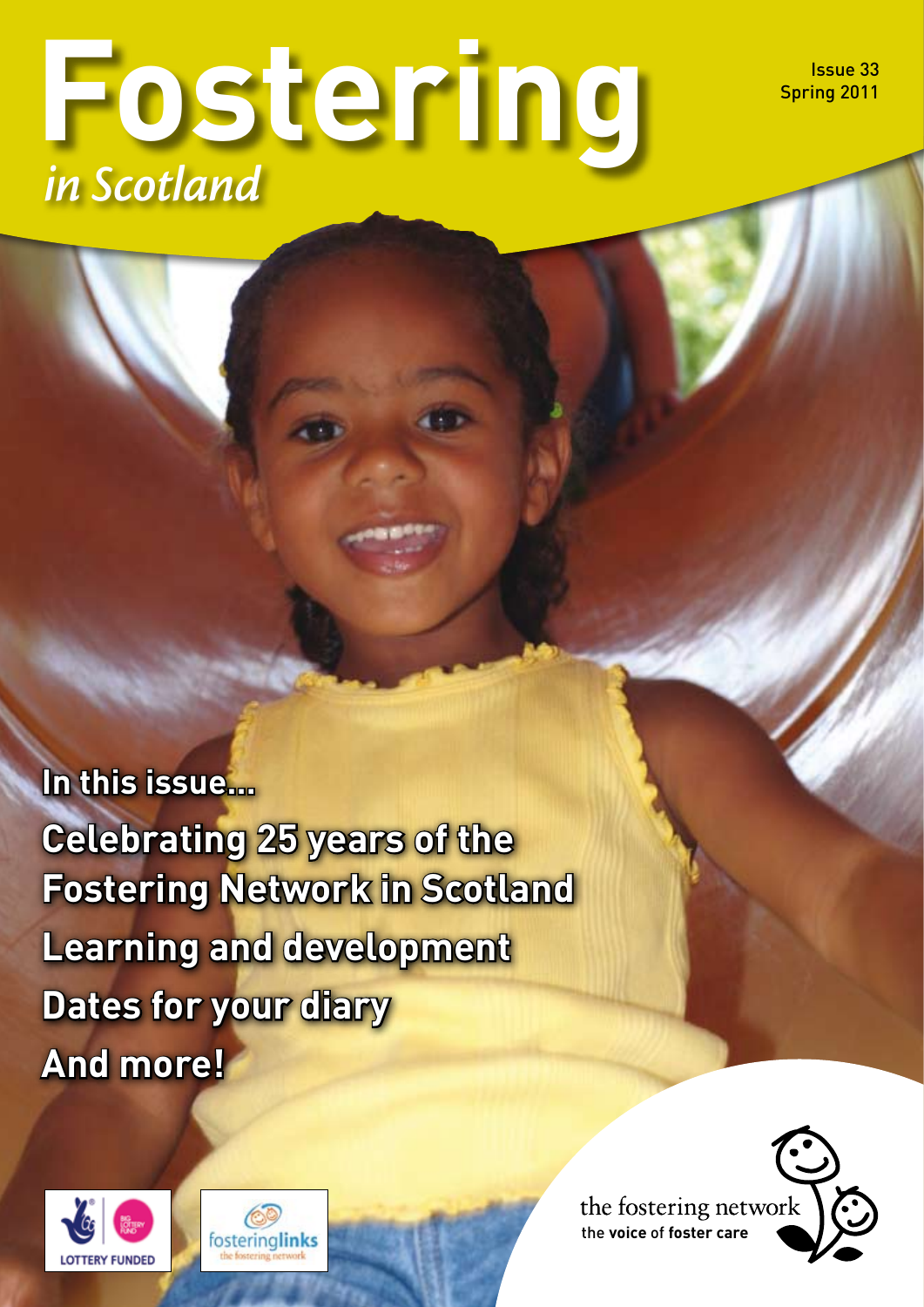

**Welcome to the latest edition** of Fostering in Scotland, the quarterly newsletter from the Fostering Network for our members in Scotland.

What makes this edition even more special is that it marks ten years of the Fostering Network sharing information across Scotland through our newsletter after our first edition was circulated back in May 2001! I'd like to take this opportunity to thank Gus Campbell who has designed every one of the last 33 editions of our Fostering

# **Hello and welcome...**

in Scotland newsletters over the past ten years.

In this edition we have some dates of forthcoming events for your diaries – some of these are free, funded by the Big Lottery Fund. We also have some further dates for our popular open training courses, delivered by our experienced learning & development team. Make sure you get in touch if any of these are of interest to you.

Also included with this edition is our fantastic feedback report from our national focus group held last November. Among a range of issues, discussions included:

- Contact
- Short breaks
- Budget cuts
- Making connections

We hope you enjoy reading this report and hearing the issues affecting others across the country. As always we

welcome your thoughts and views, so why not get in touch and let us know your perspective.

This years Foster Care Fortnight launches on 16 May 2011. This UK wide fostering campaign promotes foster care and the urgent need to recruit more foster carers. In our next edition we would love to share how you have celebrated Foster Care Fortnight, so please send in your news and pictures.

And finally, make sure you get in touch to come along to the launch of our fantastic new DVD, Consequences, made by and for young people which is taking place on Sunday 5 June in Stirling.

Happy reading!

**Sarah Crangle** Fostering Links project worker



**After a long winter** it's nice to finally see some Spring sunshine! I hope that the sun will shine more often as we head towards the summer holidays.

At the Fostering Network we have had an eventful few months and there has been a lot of excellent publicity about the amazing work that foster carers and social workers do with looked after children and how the Fostering Network can support you all.

The highlight was the 25th Anniversary celebrations in the National Galleries of Scotland in Edinburgh on a terrible night of wind and lashing rain. Despite that we all enjoyed the occasion and the stories from foster carers and young people about some of the changes they have seen over the 25 years were inspiring. Cheryl Legget – fast acquiring musical fame – sang a beautiful and moving song reminding us of some of the consequences of care and the unintended ways that adults can make it more painful for the young person by lack of consistency and availability. Thanks to the generosity of Paul Fee and Gillian from Irwin Stuart Design we have a DVD of the event that we hope to show at future meetings.

Celebrating 25 years of the Fostering Network in Scotland created a lot of media interest and many of the newspapers interviewed Sara Lurie and foster carers which helped highlight the need for more foster carers across Scotland.

At the Scottish Advisory Committee we welcomed two new members, Marie Guckian from the West of Scotland and Stewart Duncan from the East. I am sure they will make a really important contribution to the committee. Mike Rosenbaum, Chair of the UK Board is to attend the next Advisory Committee in May and I hope that we can share the ideas for change with Scottish members after we all hear more about the proposals.

Sara Lurie and I have been busy working with the Scottish Government to take forward work to improve outcomes for looked after children. This is a three year programme and I hope later newsletters can give you more detail of the work and some of the recommendations for future improvements we know are needed.

Altogether a very busy few months but then foster carers are no strangers to that!

With best wishes

Anne Black

**Anne Black** Chair, Scottish Advisory Committee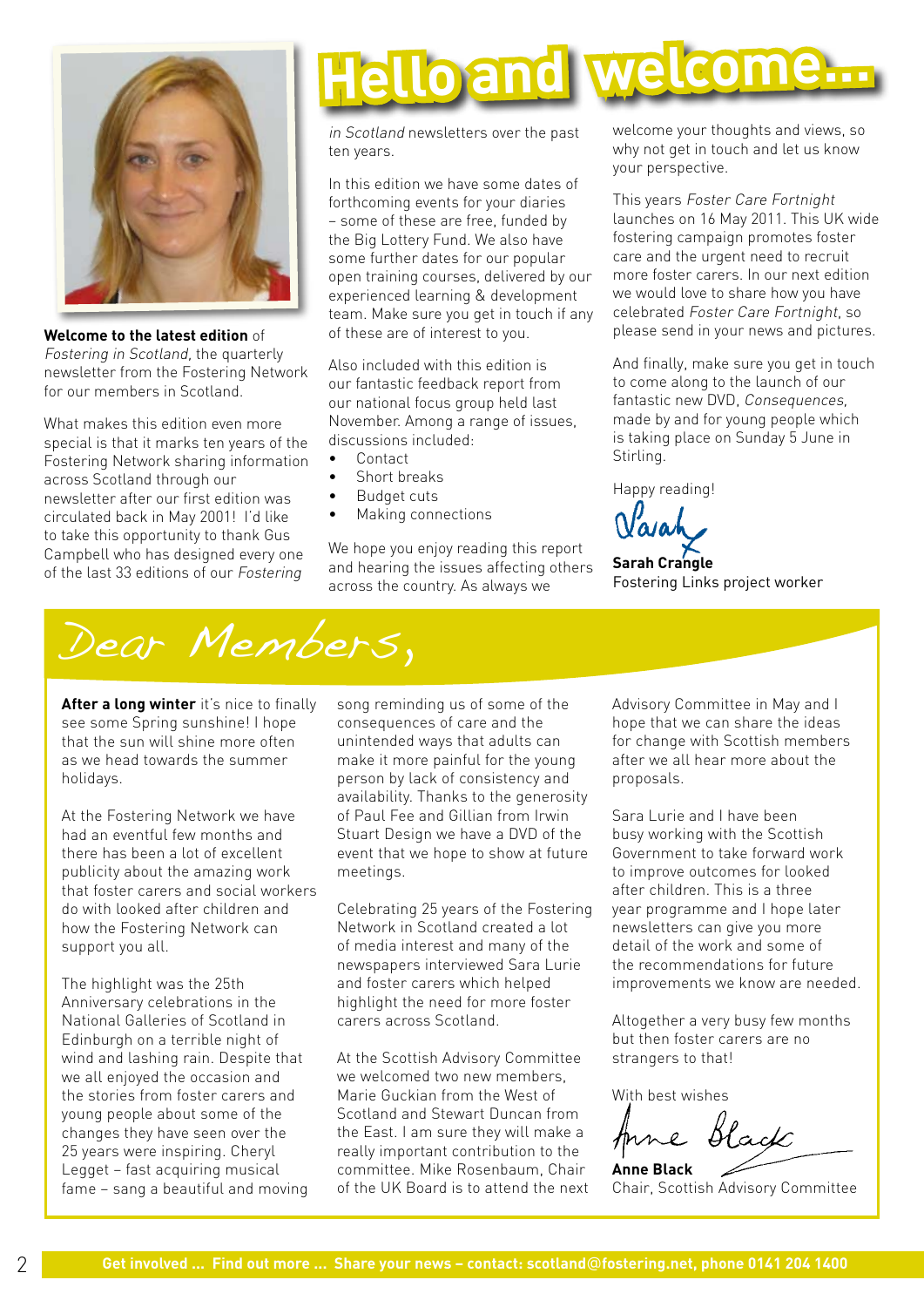# **Fostering Links project update**



**The Fostering Links** project has been busy over the past few months with a range of activities and events. In February we held three assertiveness and advocacy skills sessions in Edinburgh, Paisley and Stirling. Participants who attended said:

'A good knowledge and understanding of advocacy and assertiveness and the skills to implement in my day to day experiences.'

'I feel more confident to speak in behalf of the child in my care.'

'Reinforcing confidence to speak up on how I feel and to have confidence in myself.'

'Both sessions were very useful and very different. Both made me think of scenarios/real life issues. The role play was fabulous!'



Three **focus group events** across Scotland in March allowed foster carers and social workers the opportunity to meet up and discuss what they feel to be the burning issues in foster care today.

With meetings held in Edinburgh, Glasgow and Elgin a total of 36 participants took part and discussions highlighted similar themes emerging across the country. The prominent issues included the need for more foster carers, contact, finance, social worker caseloads and young people leaving care.

We hope to build on the feedback from these events and a postcard campaign is planned for May 2011 to support our members to encourage politicians to pledge their support to foster care.

We are currently planning our next groups and if you would like to be involved in the planning, please contact Sarah.

### **Membership events – dates for your diary**

We still have some places at our forthcoming membership workshops:

- • Wednesday 18 May, Edinburgh Facebook – friend or foe? Social networking and keeping safe online
- • Tuesday 24 May, Glasgow When things go wrong – responding to allegations against foster carers
- • Thursday 9 June, Glasgow Facebook – friend or foe? Social networking and keeping safe online

If you are interested in finding out more about these sessions, or to request a place please contact Sarah Crangle, **e** sarah.crangle@ fostering.net **t** 0141 204 1400



Feedback from our event in November 2010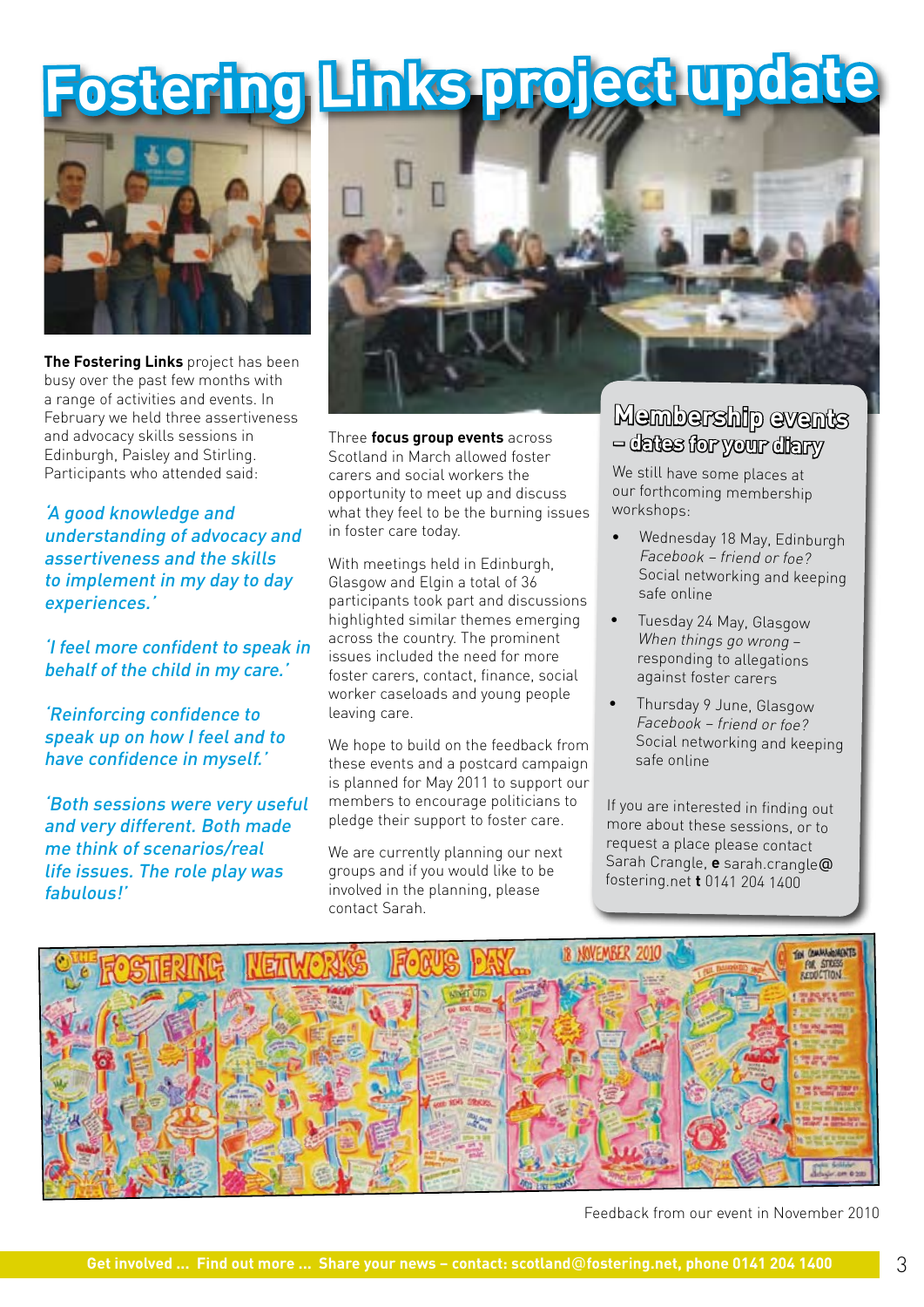### **The cuts – how are they impacting upon you?**

**The Fostering Network** want to hear from you what is happening in your area. Some of the things we are hearing about include:

- •Mileage allowance cut
- •Pay cut for new foster carers
- •Foster carers supervising contact
- •No respite provision
- •No money for training courses
- •Freezing allowances
- • Foster carer diary no longer provided free of charge

Anything, no matter how big or small, will give us a chance to build up a <sup>p</sup>icture across the UK of what is going on in fostering services as a result of cuts to local authority budgets. Share your experience **e** sarah.crangle@fostering.net

### **Update on 'LACSIG'**

The Looked After Children Strategic Implementation Group (LACSIG) are holding a number of regional workshops across Scotland to engage as widely as possible with those currently involved in designing and delivering children's services.

These will take place: **Friday 27 May, Inverness Thursday 16 June, Glasgow Friday 17 June, Edinburgh Thursday 23 June, Aberdeen Thursday 30 June, Stirling**

The workshops are relevant to everyone with responsibility for delivering services for looked after children and young people. This includes key decision-makers such as elected members, senior council officers and resource managers as well as those involved in planning, commissioning and contracting personnel. They also need to hear from planning partners and key stakeholders namely, service providers, colleagues in health services, children, young people and their families and/or their representatives.

To find out more visit **www.sircc.org.uk/lacsig**

### **The Scottish Child Law Centre**

#### **The Scottish Child Law Centre** is

a registered charity whose core aims include the promotion of the understanding of Scottish Child Law. They are the only Law Centre in Scotland that works exclusively for children and young people.

The Scottish Child Law Centre provide services throughout the whole of Scotland, including:

Advice Line, email and text service answers approximately 3,000 queries a year about children's rights and child law.

- Leaflets on various topics of child law
- Training to individuals, groups and organisations on various aspects of Scottish Law as it affects children
- Parental Rights and Responsibilities
- The Children's Hearing System
- Children in Care

• Anti Social Behaviour Legislation

- Children, Sex and the Law
- The proposed changes to sexual offences legislation
- Children's Rights
- Children, Medical Consent and **Confidentiality**
- Child Protection

### **Forthcoming training dates:**

- Record Keeping and the Data Protection Act for Those Working with the under 16's Tuesday 3 May, 1pm - 4pm
- Basic Education Law Tuesday 10 May, 1pm – 4pm
- Advocacy and Representation Skills For Those Working With Children Tuesday 17 May 10am - 4pm



Please contact Scottish Child Law Centre www.sclc.org.uk **t** 0131 667 6333, **e** enquiries@sclc.org.uk

### **Listen more, assume less two – find out more about the views of young people that you work with**

**East Lothian Council** have recently launched a new report, Listen more, assume less two. The authority and their Community Planning partners are committed to making sure that looked after children and young people and their families and carers are involved in making decisions and planning for their care, education and development. Since 2007, the authority has employed an Involvement Officer, Lisa Shine.

Her role is to set up systems, initiatives and procedures to involve children, young people and their families in how they plan and deliver integrated services in East Lothian. Listen more, assume less two follows on from her

first report (produced in 2010), Listen more and assume less.

Listen more, assume less two will provide you with:

- a summary of the views of looked after young people and young people at school (from Viewpoint and Lime surveys) on the things that affect them
- an update on progress made in meeting the actions listed in Listen more and assume less
- what needs to be done to address new issues arising from consultation and the involvement of children, young people and their families.

Available online, the report is only available to download or print off as needed. Visit: www.eastlothian.gov.uk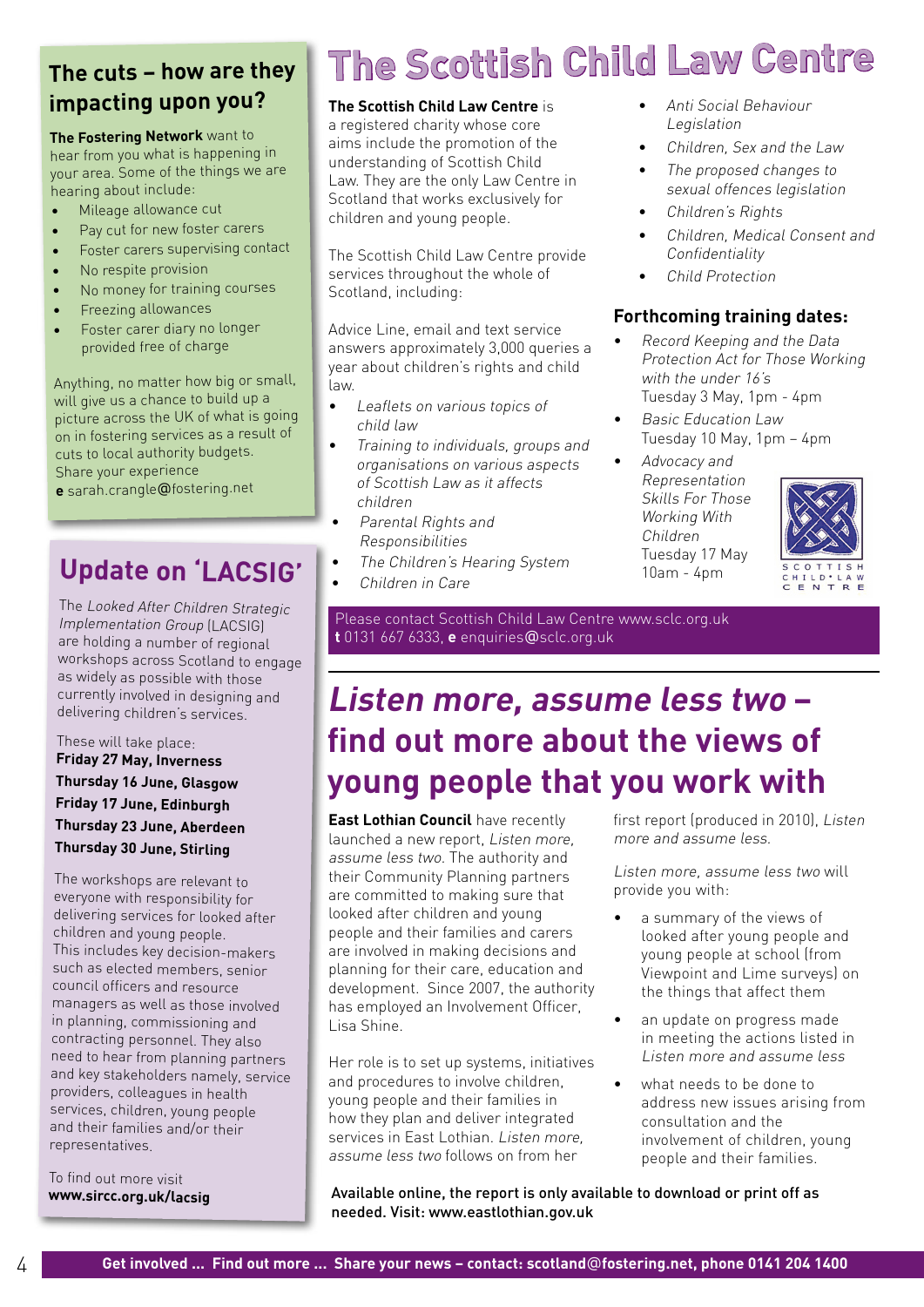

### **Free books for under 5's**Scottish **BookTrust**

**Scotland's** looked after children are to receive a free book every month until their fifth birthday thanks to a new partnership with country and western superstar Dolly Parton.

The Dollywood Foundation has been working with the Scottish Government and Scottish Book Trust to bring the Imagination Library to **Scotland** 

Each of the country's 3,341 looked after children will receive their own personal library of up to 60 books, improving their literacy and

encouraging their parents and carers to read with them.

It's a real first for the UK that has come about because all the organisations involved are determined to make a fundamental contribution to the lives and prospects of all children in Scotland, especially those who are looked after. Literacy, reading and above all access to quality books are some of the key building blocks in the early years which help lead to fulfilling and productive lives.

### **Scotland's New Centre of Excellence for looked after children**

**From the 1 April** onwards, a New Centre for Excellence came into being. This New Centre will incorporate and build on the work of SIRCC (Scottish Institute for Residential Child Care) and aims to provide the best possible outcomes for children and young people who are looked after and those leaving care by supporting a range of professionals, including foster carers and parents.

Foster carers are central to the work we'll be undertaking, and over the next few months we will be working closely with a range of new partners to develop learning opportunities for workers across a wide range of settings, for parents and carers who support children and young people throughout the care spectrum. There will be many opportunities for inter-professional training, such as the new distance learning social pedagogy. This comes from a recognition of a need to ensure that young people who are looked after are more likely to prosper if foster carers along with all the other professionals working with young people develop a shared understanding, learn from each other and plan young people's care with the needs of the young person at the centre of all activity. We hope that the New Centre will provide just that opportunity. The New Centre will be guided by the work of

the Looked After Children's Strategic Implementation Group, (LACSIG), and we are really pleased to have Sara Lurie's expert input on the Centre's Transitional Management Committee.

The new Centre for Excellence will have a brand new website in early September, which will be the home for a wide range of accessible learning resources, and where you will find our research, presentations and video clips from our conferences. You will be able to book on to courses, training and events directly through our website. You can find out about events being hosted throughout the sector (not just by the new Centre) in a collective events calendar. We will be seeking the help and feedback of a range of stakeholders on our new website so that it meets your needs and requirements.

In the meantime, we are really keen to hear from foster carers about any suggestions or ideas you may have in terms of training or support you feel the New Centre could provide. Please sign up for regular updates, and contact us at:

www.thenewcentre.org.uk or **e** thenewcentre@strath. ac.uk

#### **Jennifer Davidson**

Director, The New Centre of Excellence for Looked After Children

CONTC Scotland's New Centre for Excellence for Looked Aller Children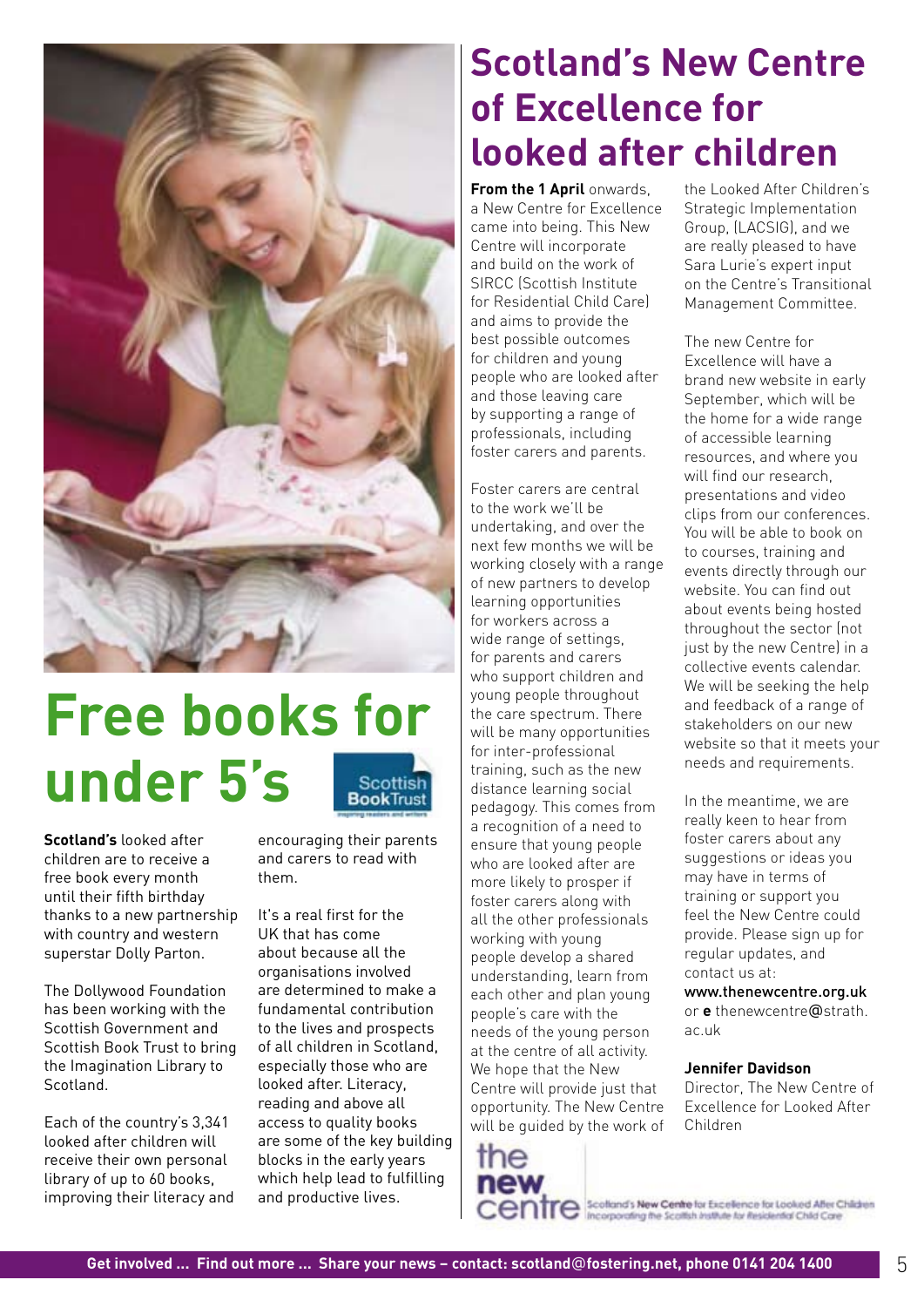### **What can a foster carer expect from SWIIS Foster Care Scotland to support their learning and development?**

SWIIS Fostercare Scotland recently filmed a short promotional film for the Open University in Scotland to highlight the partnership working they have been committed to over the past two years. SWIIS' Training and Development Co-ordinator Roy Lawrence discusses some of their work…

**It was great** to look at the various projects we have been involved in, but what I found most remarkable was the development journey set out by one of our foster carers, Carol Craig, highlighting her achievements and personal growth through learning. Carol has achieved two awards, is undertaking another at the moment and was already looking at where she would like to go next. This is alongside her comprehensive training record, using the wide range of courses offered through our own Training Calendar.

This led me to think about what any foster carer could expect to access through the SWIIS Learning and Development service. What opportunities exist in relation to training, qualifications, skills development and working groups?

First of all they can expect to receive a comprehensive range of training, both mandatory and optional, to meet their ongoing need to deliver a high quality service to the young people placed with us. This includes courses we have co-designed with the OU in key practice areas, available only through SWIIS. Over the last year we've been involved in a project between the OU in England & Scotland to co-design and pilot a suite of courses under the banner of Developing Effective Practice in Health and Social Care. In all, 21 courses over six subject areas will have been delivered by the OU across Scotland before June, including:

- Attachment & Life Story Work
- Evaluating Professional Practice and Personal Effectiveness
- Enhancing Inter-Professional and Organisational Communication
- Involving the Service User Perspective in Service Planning
- Reflective Supervision, and others.

Due to our recent approval from SQA, foster carers can apply to undertake an SVQ Level 3 or 4 award in Children & Young People through our newly established Assessment Centre. Their award will be delivered by SWIIS staff who will also access qualifications, i.e. the Assessor and Verifier awards, through the Centre. As part of our pilot intake we are also providing places for Fife Council foster carers and we are keen to further develop the range of organisations who we provide this service to.

Our carers can be [and are] part of a number of on-going learning and development projects that underpin our multi-disciplinary and participatory approach.

'I am grateful to SWIIS for supplying the funding and support to enable me to take my first step into OU learning. I have now finished two courses – Y156 Understanding Children and the K101 Introduction to Health & Social Care – and at present I am doing the VQ in Children & Young People, attached to K101. SWIIS has given me the incentive to further my learning which will help in my work as a foster carer. I now feel that I have gained both knowledge and experience which I hope to pass on to others, whether through training or on a one-to-one basis in talking to other carers.' Carol Craig, foster carer

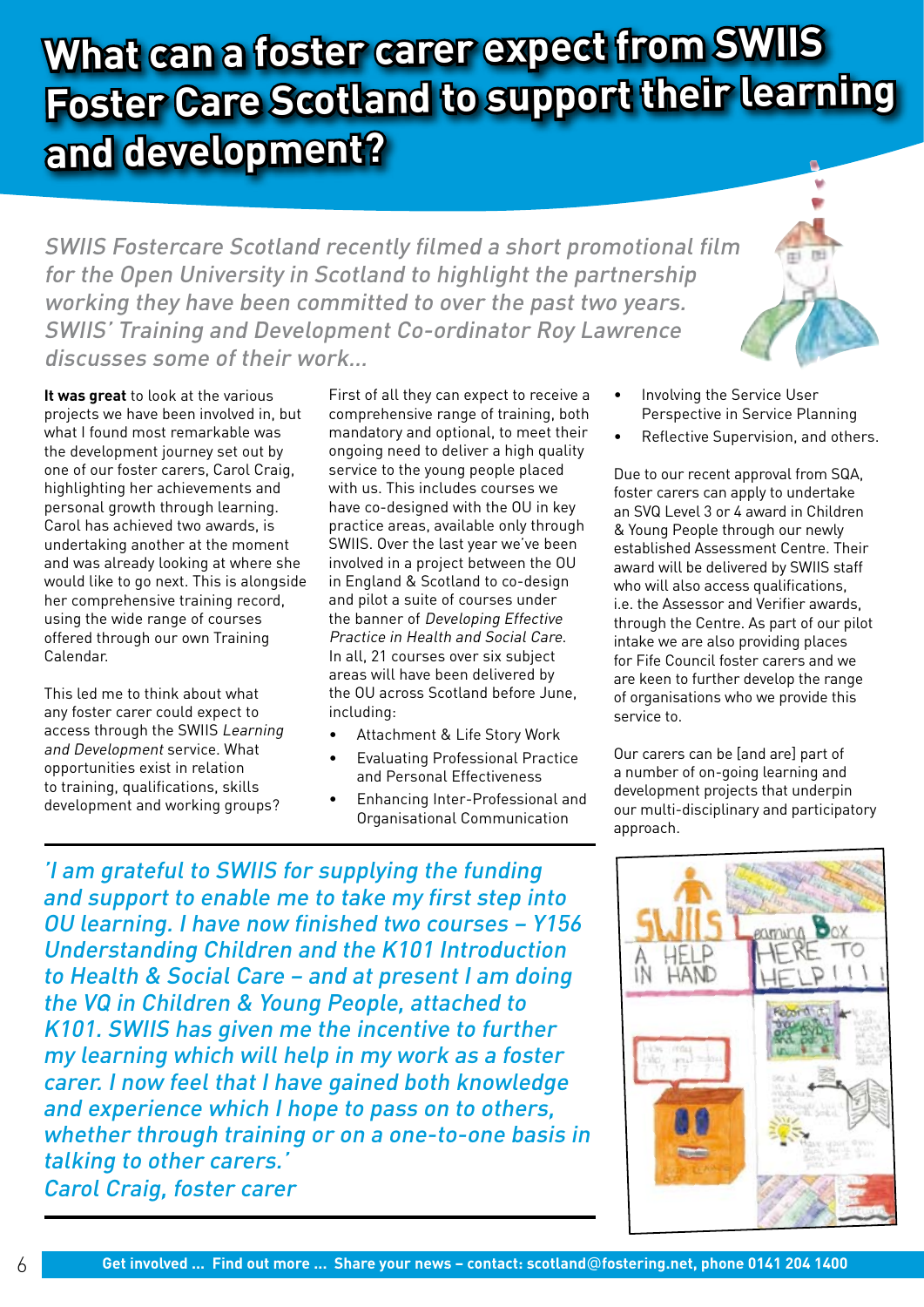Carers from all regions are part of our 'case study' working group to support the SSSC research on the benefits of using the 'Continuous Learning Framework' within the foster care service.

Carers are driving our development of a formal Mentoring programme, co-writing the procedural documents, designing joint training and briefing their peer group on the benefits of becoming a 'Mentor'.

Carers are a key part of the working group to design and deliver The Skills to Foster course within SWIIS and are supported to undertake the Fostering Network's Training for Trainers.

These examples provide a framework for foster carers to create an individual learning plan that supports their personal developmental growth, but also ensures that their core learning provides a solid practice base to continue to provide the high quality placements to children and young people that local authorities expect from us.

At present SWIIS are working with partners to investigate the area of Social Pedagogy, leading to a potential national fostering pilot project with the Fostering Network, SIRCC and Thomas Corum Research Unit at London University, which will provide further learning opportunities for our carers and employees.

SWIIS hope to continue to develop learning opportunities for foster carers from across Scotland and are keen to open out learning opportunities.

To find out more or to discuss further, please contact Roy Lawrence, Training & Development Co-ordinator, **t** 01383 842 284 or **e** Roy.Lawrence@swiis.com

**Our thanks to Roy for contributing this article.**

### **Learning & development update**

**The Fostering Network** are delighted that our training courses continue to be well attended and our recent events have also included three new open courses: The Skills to Foster Assessment Materials, More than A Voice – engaging and empowering young people and Managing Allegations against Foster Carers.

The More than a Voice training day allowed participants with a range of experience to think creatively about how to engage more effectively with the children and young people they work with,

'The training has inspired me in many ways; I have just designed <sup>a</sup>'celebration' board to highlight foster kids and children who foster achievements. I have also designed a 'wishing tree' board again for carers and young people to put forward what they would like from our service.' Jill Watson, Sycamore Families

If you missed these sessions don't worry as we hope to run these courses again soon – please get in touch to find out more.

#### **Few remaining places on our open courses…**

We still have a few places remaining on our popular Men in Foster Care course and The Skills to Foster Leaders' Course.

#### **Men in Foster Care**

Saturday 14 May Ramada Jarvis, Glasgow Members price: £90+VAT, includes lunch. (Non members: £180+VAT).

'I will recommend that all males in our agency do this course as mandatory! The Fostering Network's best course yet!!'

### 'All of the course was five star!'

'Being made aware of the full extent of your role as a male foster carer. Also to have a good lecturer.'

'Meeting other male carers and being able to speak openly.'



#### **The Skills to Foster Leaders' Course**

(This course will use the second edition of The Skills to Foster) Tuesday 21, Wednesday 22 & Thursday 23 June Premier Inn, Glasgow \*\*Please note the change of venue (was previously Edinburgh)\*\* Members price: £270+VAT, includes lunch. (Non members: £540+VAT).

'I truly enjoyed all aspects pf the two day course! In particular, I enjoyed group discussion, sharing experiences, learning new aspects of my role as a supervising social worker.'

'Very well delivered. I enjoyed the two day course and the opportunity to hear people's own experiences including from the trainers – thank you. It was all useful.'

'Excellent presentation of resources and assessment tools.'

#### **In-house courses**

And remember, we still have a wide range of 'in-house' courses which can be tailored to your needs and delivered within your fostering service.

If you are interested in finding out more about any of our learning and development opportunities, please contact Joy Crawford, Learning and Development Co-ordinator, **t** 0141 204 1400 or **e** Joy.Crawford@fostering.net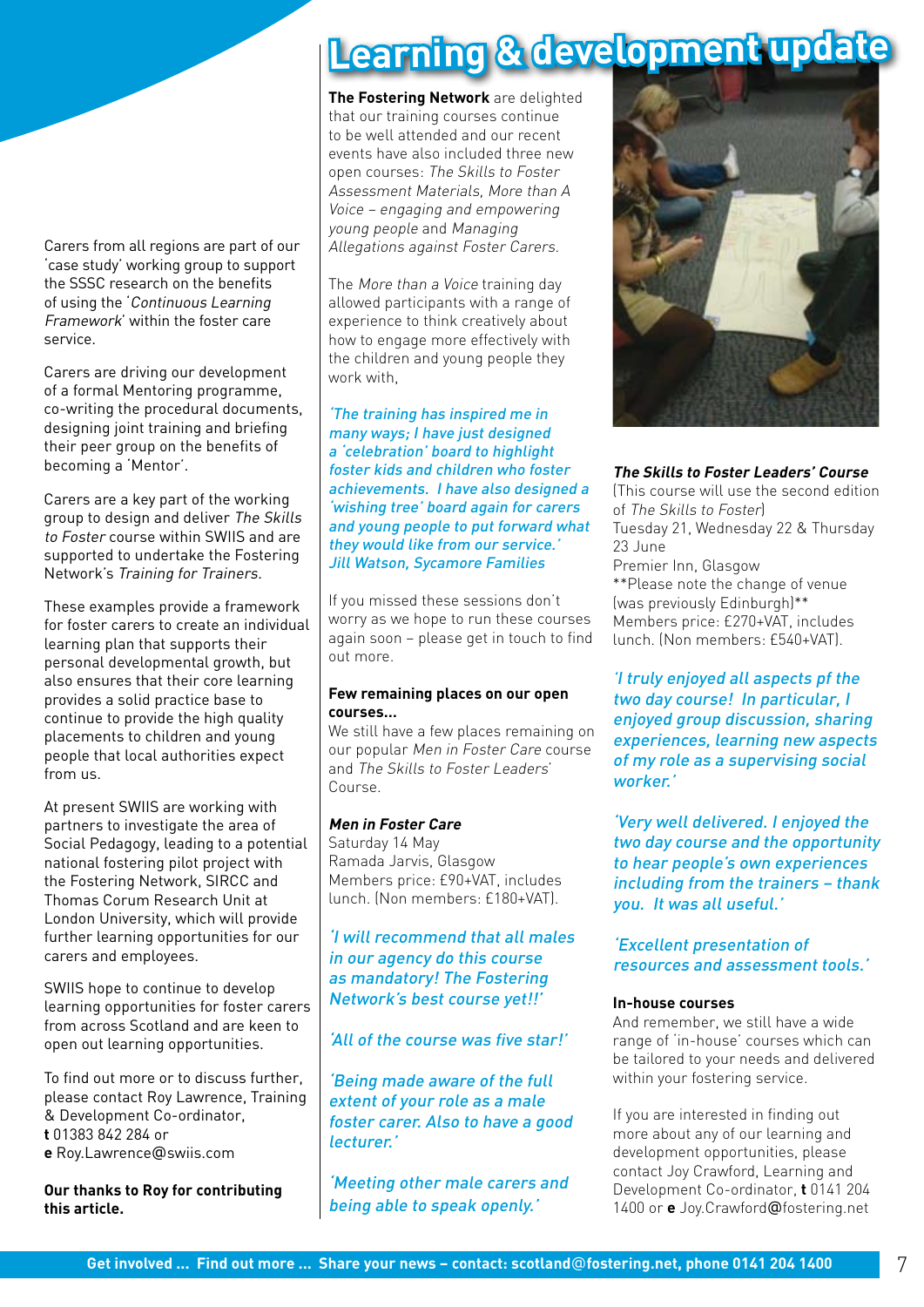

### **Foster Care Fortnight**

#### **Foster Care Fortnight**, the

Fostering Network's annual high-profile campaign to raise awareness of fostering, runs from Monday 16 to Sunday 29 May.

With an ongoing shortage of 10,000 foster carers, more and more children needing foster care and the threat of government cuts we need people to get behind fostering more than ever before and support children in care.

The theme for this year's campaign will be **fostering: time to care.**  We will be reaching out to everyone from MPs and elected councillors to the media and the general public to encourage them to get involved.

We want as many people as possible with the right skills and qualities to consider a career in fostering. For those not ready to foster we will be offering other ways to show they care – visit **www.fostering.net/timetocare** to find out how.

To make Foster Care Fortnight a success we need lots of foster carers to get involved by spreading the word about the need for more foster carers and sharing their experiences of fostering with the media.

If you think you could support the campaign please contact the Fostering Network media team at media@fostering.net or call 020 7620 6425.

### **New Benefits Signpost produced**

**Working out** which benefits foster carers can claim can be complicated. This booklet provides clear and succinct information on benefits, allowances and tax credits for everyone involved in fostering.

### **Benefits (2011)**

A5 24 Pages: £2 members/£4 nonmembers Download: £1 members/£2 nonmembers Published April 2011

This Signpost in Fostering booklet provides an overview of the benefits and tax credit system and looks at how foster carers and looked after children and young people can access them. It is important to be aware of the special rules that apply to fostering payments and how this affects individual foster carers. The booklet also provides information about specialist advice services and sources of further information.

This Signpost has been updated to reflect the changes announced in the Budget on 23 March 2011.

To download or order, contact: P&P Ltd 7 Bradfield Road Wellingborough Northamptonshire NN8 4HB **t** 0844 335 1892 **e** orders@fosteringresources.co.uk **www.fosteringresources.co.uk**



## **Going green in Scotland**

**The Spring edition** of Foster Care magazine is carrying a special feature on the joys and benefits of gardening for all the family. For readers in Scotland we have collated some local contacts and resources to get a project going…

The Scottish Government has a Grow Your Own working group which is intended to ensure that allotments and 'grow your own' projects are supported, and to produce practical advice that will appeal to public bodies, communities and individuals to help them develop local 'grow your own' initiatives.

You can download the working group's first report at

**www.farmgarden.org.uk/scotland** or contact the Federation of City Farms and Community Gardens at scotland@farmgarden.org.uk tel 0131 623 7058 for more information, news and events.

Community Food and Health (Scotland) **www.communityfoodandhealth.org. uk** has a directory of projects including some which place growing food high on the list of ways to achieve a healthier lifestyle. It offers grants of up to £4,000 to groups working to improve access to a healthy diet under its Small Grant Scheme.

One in five applications is successful.

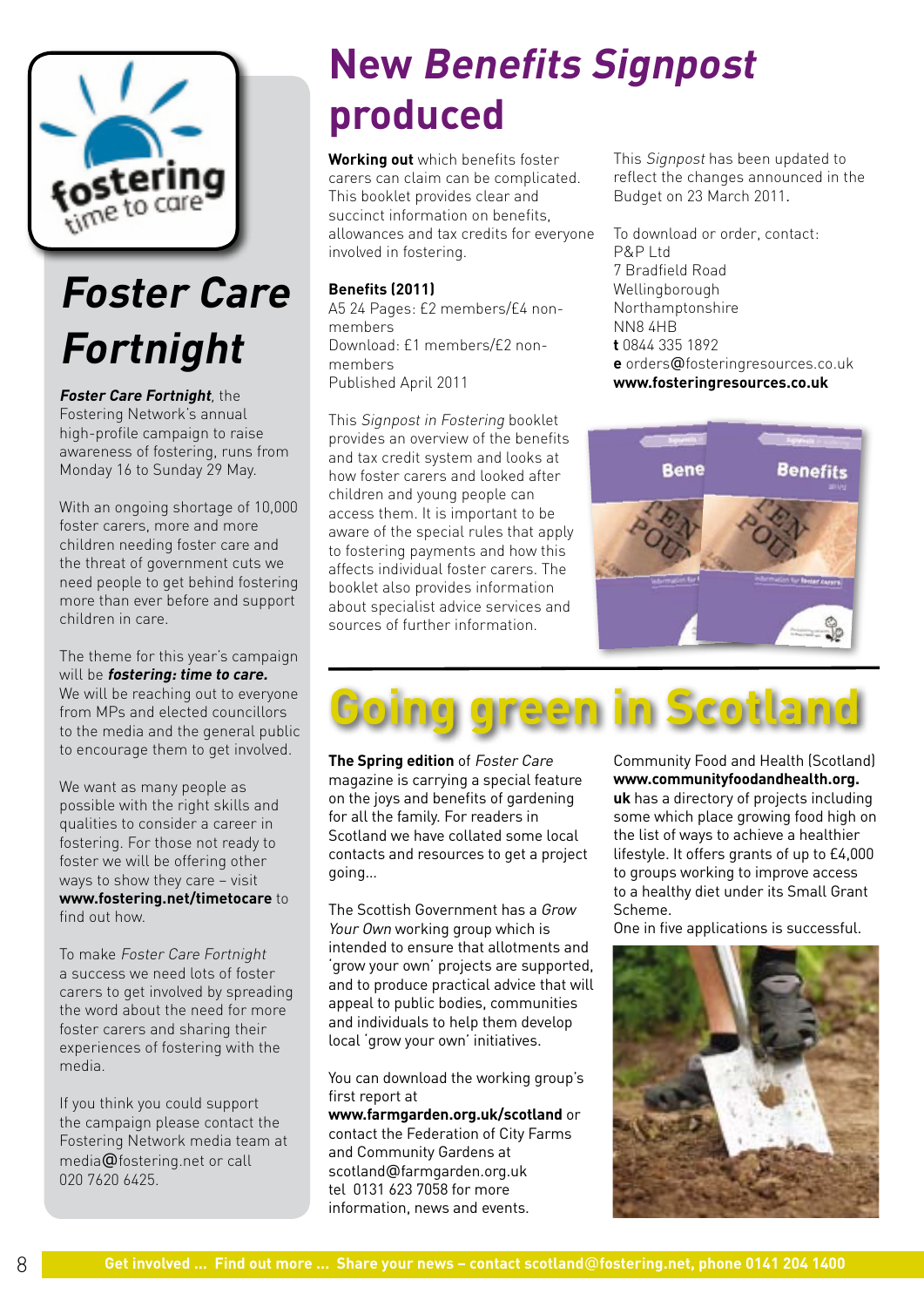### **Learning opportunities for foster carers with the Open University**

**You may already** be aware of The Open University's partnership with the Fostering Network to promote learning opportunities for foster carers.

As a development of this partnership, The Open University in Scotland is working with the Fostering Network in Scotland to devise a learning pathway of existing OU modules which may be of particular interest to people working as foster carers.

The proposed learning pathway allows you to gain credit for your prior learning, including that from the workshops offered by the Fostering Network, through the module Making your experience count and the introductory module Understanding Children. Other more indepth courses such as An introduction to health and social care are also available.

As part of this initiative we are looking to recruit up to 20 foster carers who would be interested in following this study pathway. As an enhancement to the standard OU offer, the Fostering Network in Scotland will also be funding some additional face-to-face sessions to provide additional advice and support to students.

#### **Are you a foster carer and interested in finding out more?**

We are also holding two free information sessions for our members on 25 May in Glasgow and 26 May in Edinburgh. Both sessions will run from 10.30am til 12.30pm. To find out more or to book your place please contact Sarah.Crangle, **e** sarah.crangle@fostering.net or call 0141 204 1400.

#### **Would love to study but are worried about the cost?**

If you earn under £22,000 and/or are in receipt of certain benefits you may be entitled to a whole or partial fee grant.

To find out more please visit: www.open.ac.uk/financialsupport or call The Open University in Scotland on 0131 226 3851, email scotland@open.ac.uk. If you don't have a computer you may also be eligible to join a 'PC Scheme'.

### **Young People's project DVD launching in June**

**Many children** and young people have helped to put their thoughts and ideas into the DVD the Fostering Network's Young People's project are making called Consequences.

The animated DVD is almost ready to be launched and we would love for you to come along and see it at the Macrobert Arts Centre in Stirling on Sunday 5 June between 11am and 1pm.

The event is aimed at people of all ages. To book your FREE place, contact the team at the Fostering Network:

**email:** scotland@fostering.net **tel:** 0141 204 1400 **text:** 07590928476

### **On Our Own Two Feet – savings for young people welcomed**

**The Fostering Network** has welcomed the Government's decision to provide savings accounts for children in care. The move came after a campaign by Action for Children and Barnardos, supported by the Fostering Network and other child care charities.

The Government will spend £5 million a year on the savings fund. It has been suggested that children in care will receive an initial payment of £250, and then £100 a year thereafter.

Raina Sheridan, deputy chief executive of the Fostering Network, said: 'Most children in care don't have anyone saving money for them so this is an important move. It will give them a pot of money when they leave care to help them make

a smooth transition to adulthood and pay for the things they need to set up on their own, like household goods, driving lessons or possibly a deposit for a rented flat. These are things that young people living with their own families often take for granted, so this takes care leavers a step closer to having the same opportunities as their peers.'

Action for Children's Chief Executive Dame Clare Tickell said: 'Action for Children congratulates the government for taking the opportunity to provide savings accounts for children in the care system.

'Leaving care can be a frightening and isolating time and, in the absence of support from their families, this financial support will



make all the difference to care leavers, helping them to stand on their own two feet as independent adults. We look forward to working with the government to make it happen.'

For further information visit: **www.actionforchildren.org.uk/ owntwofeet**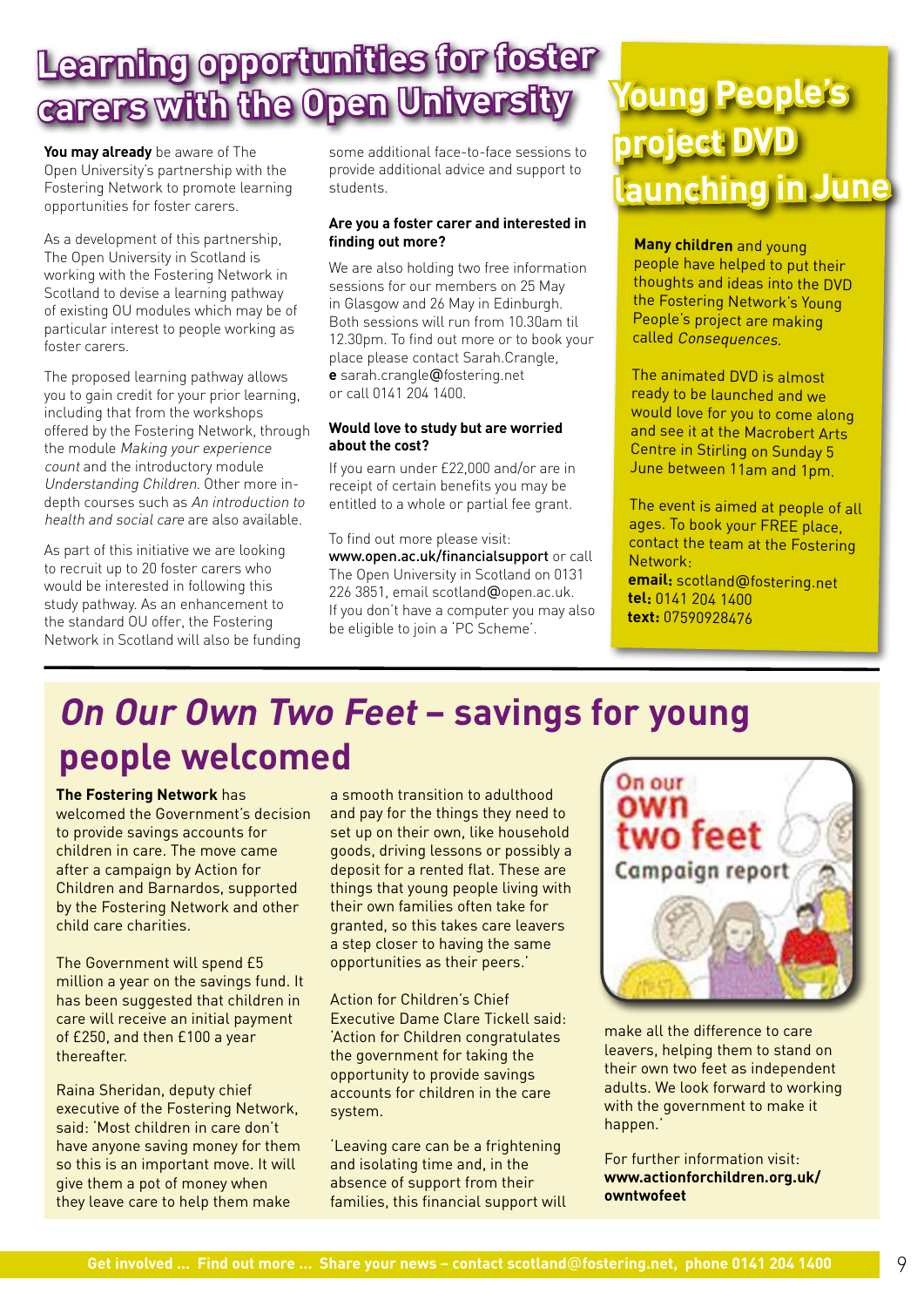# **Celebration of 25 years in Scotland**

Foster carers involved in fostering over the past 25 years celebrated the Fostering Network Scotland's 25th anniversary at an event in Edinburgh in February.

**The foster carers** joined staff from the Fostering Network, other child care professionals and young people with experience of care. The evening was a great success with participants sharing their stories about how fostering has changed over the past 25 years, celebrating the key role that the Fostering Network has played in the progress achieved.

Presentations by foster carers May Dunsmore and Stuart Duncan, son of foster carers Nathan Duncan and representatives from

the Fostering Network: Anne Black, Sara Lurie and Robert





Tapsfield, all shared their experiences of fostering. A very moving reminder of the impact fostering may have on children and young people came through the medium of song and was performed by Cheryl Legget. Cheryl had written her song

Consequences for the event.

Sara Lurie, director of the Fostering Network Scotland, said: 'It's fantastic how much foster care has moved on in the last 25 years and we are very proud of the role the Fostering Network has played at the heart of this progress. Foster carers are now considered child care experts and are starting to get the respect and recognition they deserve



for taking on this skilled, challenging but rewarding role.

'However, we urgently need more foster carers for vulnerable children in Scotland and would encourage anyone with the right skills and qualities to consider a career in fostering.

'Moreover, we will be continuing to highlight the need for the Scottish Government to ensure that their foster carers and fostered children receive the same treatment as those elsewhere in the UK, by introducing a limit of three unrelated children per household.'

The Fostering Network are collating the memories of foster carers from over the years. There's still time to send in your memories – contact Sarah Crangle for further information.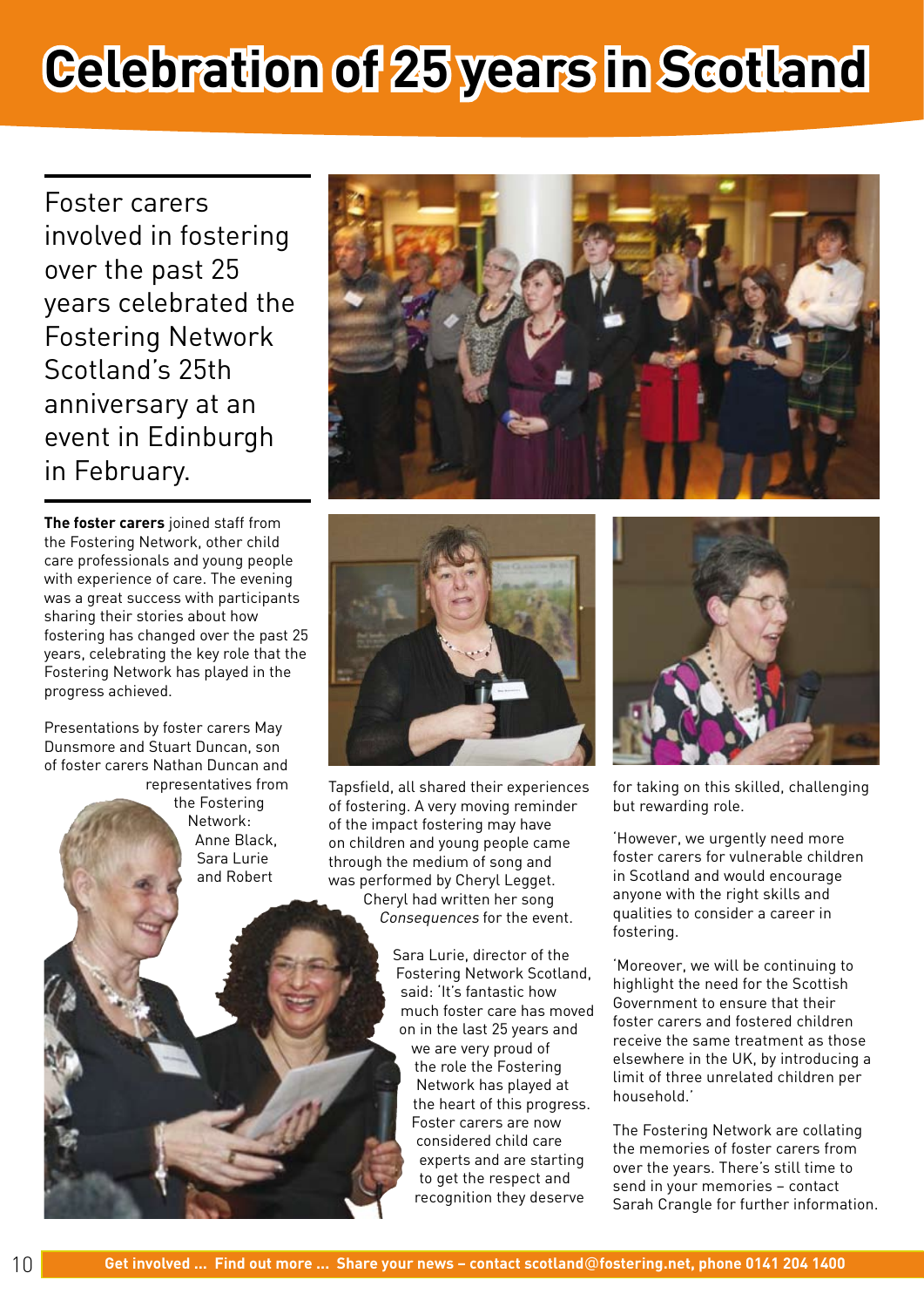

'When I began fostering I remember feeling bewildered and wondering if I would make any mistakes. Wondering what the kids would be like. My hopes for the future are that things will continue to improve for children, that their voices will continue to be heard and action taken to help any problems etc…'

'Fostering is hard work, but we wouldn't change any of the past thirty years. What a dull life we would have had!'

'My hopes for the future are that there will always be suitable families available to care for all children who need looking after, and they will all be given the help they require from the agencies involved.'

'In comparison to many years ago I feel my views and opinions are taken into account. I can share with agencies and that can help with assessments and decisions about children's future, particularly in relation to child protection issues. Over all there is a big difference in fostering now.'

'My hopes for the future are that more people will consider fostering, will open their homes and hearts to

needy children as it can make such a difference to their lives and give them a chance in life.'

'When we began fostering I remember being paid £32 per week, per child with no fee. Our first placement we are sure was a test to see if we were up to the job. She arrived as a whirlwind, destroyed our home, turned our lives upside down and left us exhausted. After 25 years I guess we passed.'

'I remember having a very challenging young lad placed with us on respite, very difficult with his carers, violent and swearing. My daughter who is younger than him wobbled on a piece of play equipment, he was over to her first. and took her hand and reassured her while she jumped down. (They are worth seeing passed the labels).'

'My hopes for the future are that all children and young people will receive the best possible standard of care from carers and professionals. That age will not determine the level of funds or investment. That good quality, well matched, well trained foster carers are available to meet the needs of each individual child and young person.'

### **The Scottish Throughcare and Aftercare Forum**

**The Scottish Throughcare and Aftercare Forum (STAF)** have been working with a group of care leavers aged between 15 and 21 to hold an event with councillors, heads of service and other decision makers at Stirling

Council at the end of April.

The aim of the project is to open channels of communication and create an ongoing dialogue between young people and policy makers in designing the best possible Throughcare and Aftercare services.

According to Amy Copsey from the Scottish Throughcare and Aftercare Forum:'This is a great example of a council beginning to take seriously the views of young care leavers and, as should always be the case, putting great weight on their experience and expertise.

'It is also an opportunity to celebrate the talents of this group of young people who are confidently developing an event, which highlights some complex issues, with flair, confidence and great insight.'

For more information contact John Mathews, Communications Manger, (STAF), **t** 07949 351 745